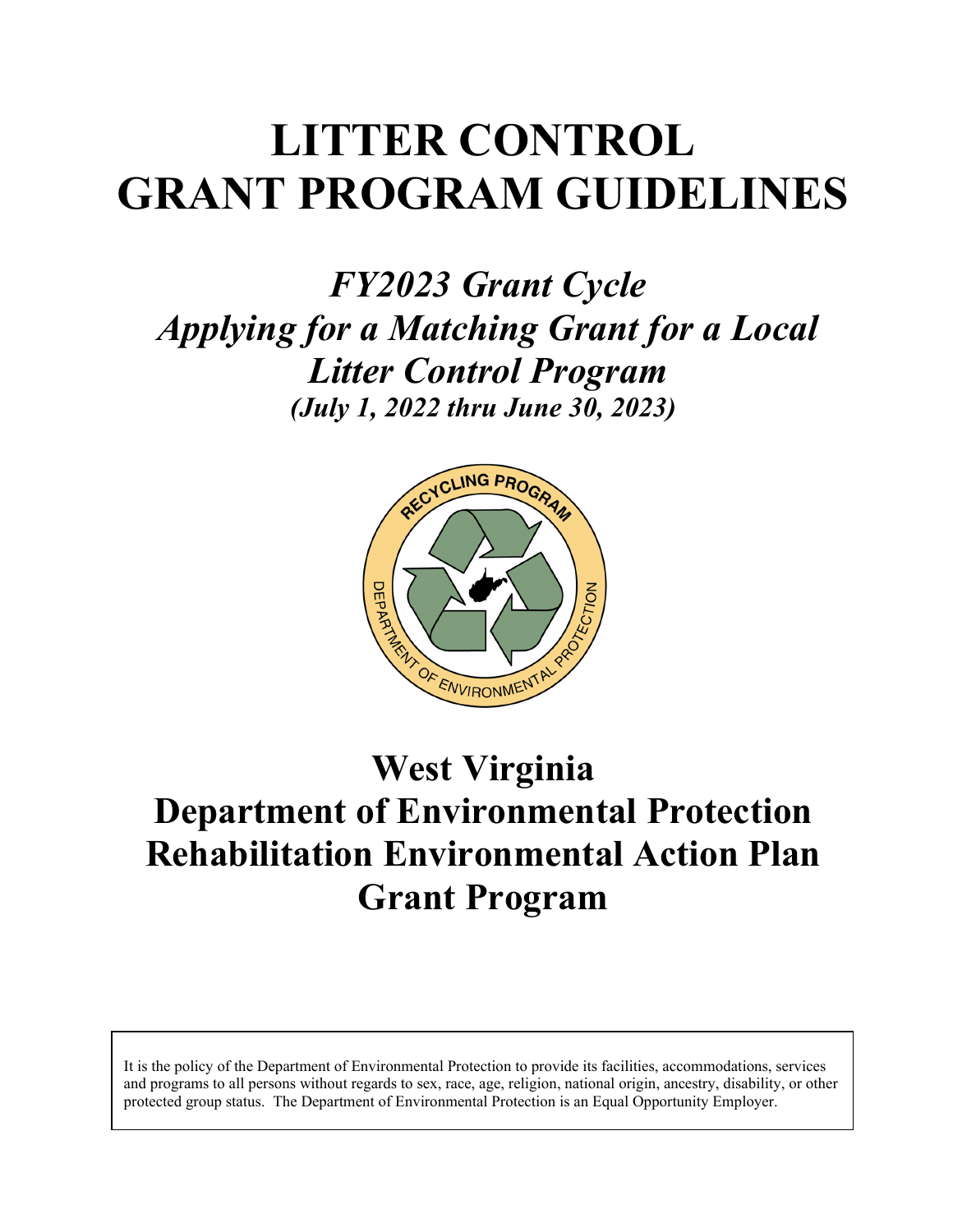## **NOTICE**

#### **General Information:**

Grant applications are to be typed. Handwritten applications will not be accepted.

#### **Razing of Structures**

Applicants requesting funding for razing dilapidated structures must provide photographs and owner contact information, Right of Entry Agreement, and/or Order of Demolition for the potential properties.

#### **Litter Control Officers**

Applicants requesting funding for litter control officer wages must provide a copy of the certificate of completed training from the WV DEP Litter Control Officer course. Instructions on registering and a link to the Online Learning Course can be found at [https://dep.wv.gov/environmental](https://dep.wv.gov/environmental-advocate/reap/sop/Pages/default.aspx)[advocate/reap/sop/Pages/default.aspx.](https://dep.wv.gov/environmental-advocate/reap/sop/Pages/default.aspx)

#### **Bidding:**

Grantees shall solicit sealed bids by public notice as a Class II legal advertisement for all purchases using grant funds, either in part or in whole, that have an estimated cost of \$5,000.00 or more. This includes the estimated cost for similar supply orders purchased at various times throughout the grant cycle. Bid packets must be submitted to REAP prior to purchase for approval. If three bids are not received during your advertised period, you must contact REAP for further instructions before proceeding.

#### **Liens:**

Please note that grant funding for equipment purchases over \$1,000 will be required to have a security lien placed upon the equipment. If applicable, equipment to be titled must have WV DEP REAP listed as first lien holder. All equipment will be subject to on-site inspections for a period of five years.

#### **Submittal/Contact Information:**

Applications must be submitted using the wvOASIS Vendor Self Service Portal located at: https://prd311.wvoasis.gov/PRDVSS1X1/Advantage4. The deadline to submit applications is May 31, 2022.

#### **CONTACT INFORMATION:**

For questions concerning the application/grant process, contact the West Virginia Department of E nvironmental Protection's Recycling Unit at (800) 322-5530.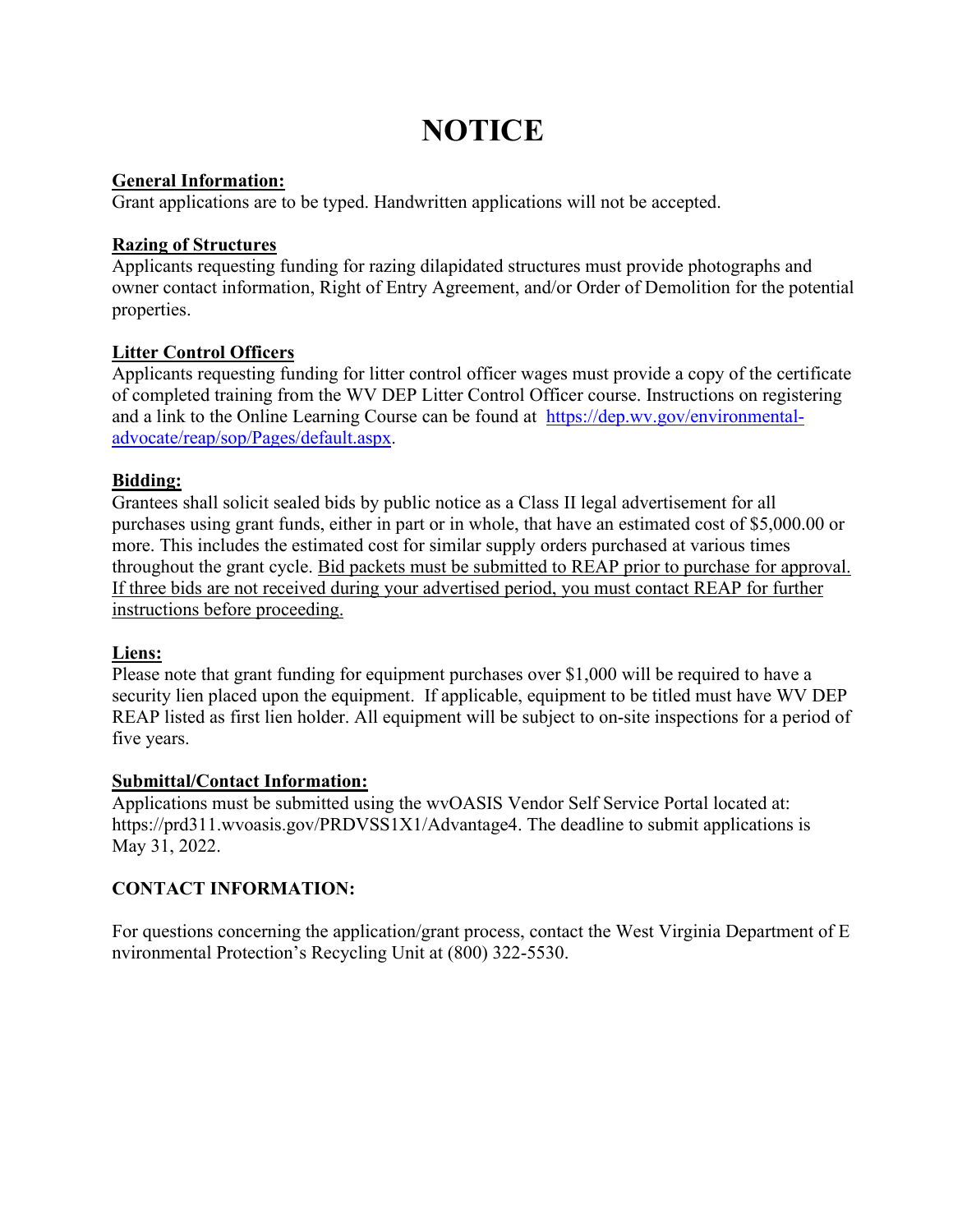### WEST VIRGINIA DEPARTMENT OF ENVIRONMENTAL PROTECTION LITTER CONTROL GRANT **BOOKLET**

## CONTENTS

### 1. LITTER CONTROL GRANT INTERPRETIVE RULES

- A. GENERAL
- B. DEFINITIONS
- C. APPLICABILITY
- D. IN-KIND SERVICES
- E. AUTHORIZED USE OF GRANT FUNDS
- F. UNAUTHORIZED USE OF GRANT FUNDS
- G. REPORTING REQUIREMENTS
- H. GRANT WITHDRAWAL AND PENALTY
- I. UNEXPENDED FUNDS
- J. SUBMISSION INFORMATION
- 2. APPLICATION FOR LITTER CONTROL GRANT (LC-G-1)
	- A. APPLICANT INFORMATION AND PROJECT DESCRIPTION
	- B. ESTIMATED BUDGET FORM
	- C. RESOLUTION FOR APPLICATION (LC-G-3)
- 3. FINAL PERFORMANCE AND ACCOUNTING REPORT (LC-G-5)
	- A. EVALUATION OF ACCOMPLISHMENTS AND COLLECTION TOTALS
	- B. EXPENDITURES REPORT GRANT FUNDS
	- C. MATCHING FUND REPORT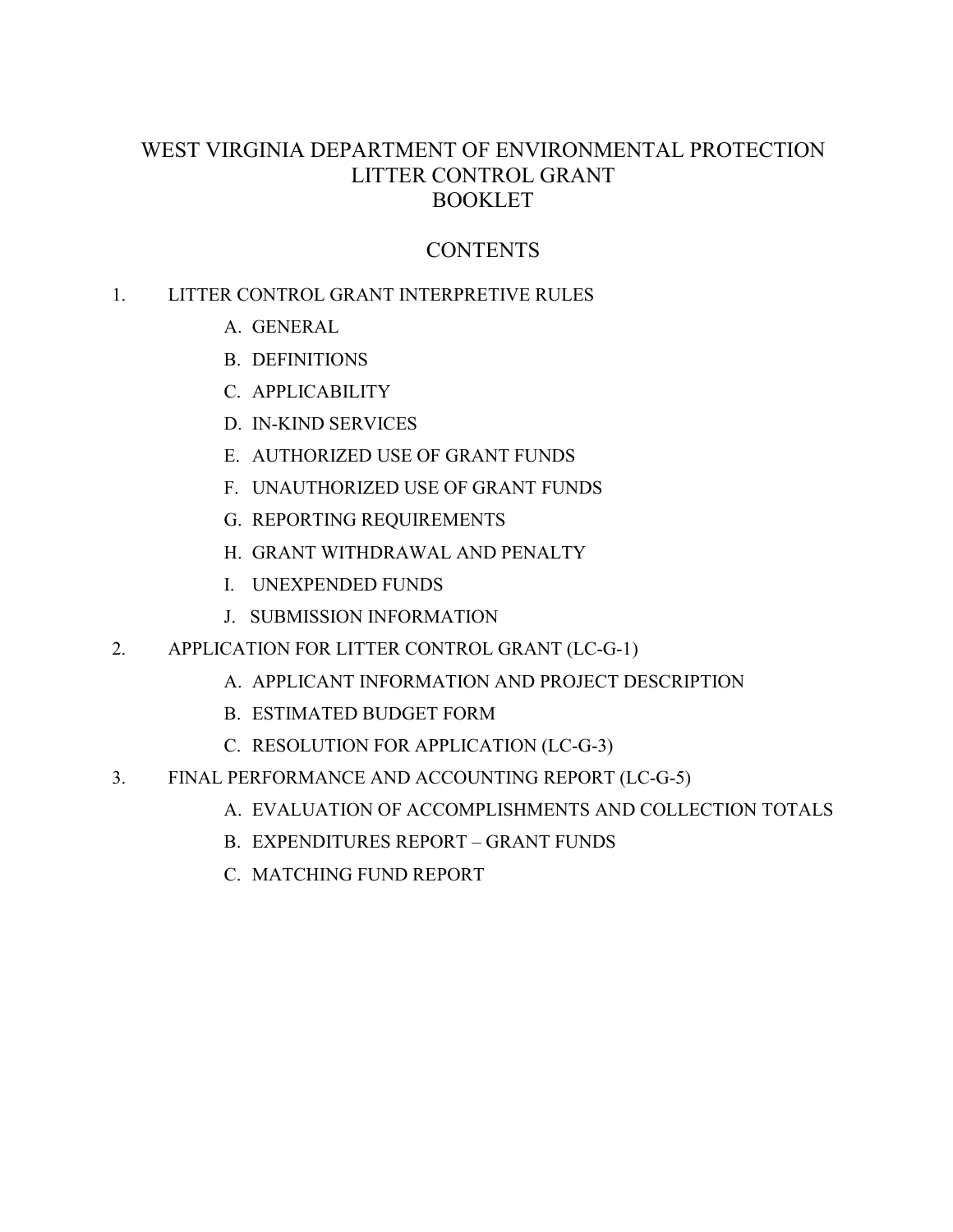#### **TITLE 33 LEGISLATIVE RULE DEPARTMENT OF ENVIRONMENTAL PROTECTION WASTE MANAGEMENT**

#### **SERIES 41 AWARDING OF MATCHING GRANTS FOR LOCAL LITTER CONTROL PROGRAMS**

#### **§33-41-1. General.**

1.1. Scope. – This rule sets out guidelines and procedures for providing matching assistance grants to counties and municipalities for the initiation and administration of litter control programs.

1.2. Authority. – W. Va. Code § 22-15A-3(f).

1.3. Filing Date. -- April 17, 2017.

1.4. Effective Date. -- June 1, 2017.

1.5. Former Rules. – This legislative rule replaces 58CSR6, "Awarding of Matching Grants for Local Litter Control Programs", to reflect that responsibility for this program transferred from the Division of Natural Resources to the Department of Environmental Protection through W. Va. Code § 22-15-3.

#### **§33-41-2. Definitions.**

Unless the context dictates otherwise, the following words and their meanings as used in this rule are defined below.

2.1. "Applicant" means the local government applying for a grant.

2.2. "Application" means the written request submitted to the Secretary by the applicant on forms provided by the Secretary.

2.3. "Cooperative Program" means a program involving two or more local governments and coordinated by one of the participating local governments.

2.4. "Coordinator" means the individual who is responsible for coordinating the implementation and administration of a cooperative program.

2.5. "Department" means the West Virginia Department of Environmental Protection.

2.6. "Grant" means matching grant funds allocated to an approved program applicant by the Department pursuant to W. Va. Code § 22-15A-3(f).

2.7. "Grantee" means the entity to whom a grant has been awarded.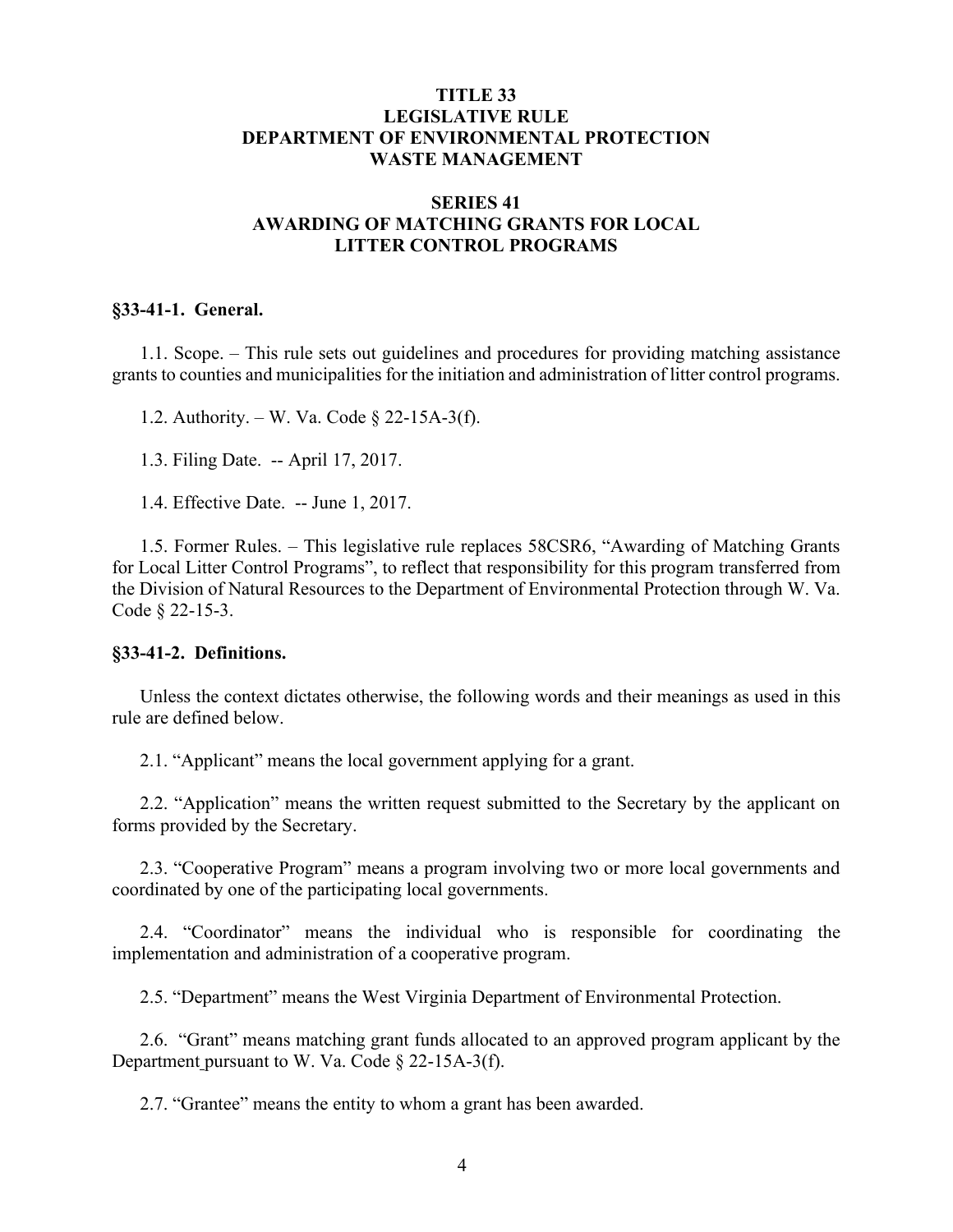2.8. "Grant Period" means July 1 of one calendar year through June 30 of the subsequent calendar year.

2.9. "In-kind Services" means any personnel, equipment, supplies or other items for a local litter control program supplied or obtained by the applicant with funds or by methods other than the use of any other grant moneys.

2.10. "Litter" means all waste material including, but not limited to, any garbage, refuse, trash, disposable package, container, can, bottle, paper, covered electronic devices, ashes, cigarette or cigar butt, carcass of any dead animal or any part thereof, or any other offensive or unsightly matter, but not including the wastes of primary processes of mining, logging, sawmilling, farming, or manufacturing.

2.11. "Litter Control Fund" means the fund created pursuant to W. Va. Code § 22-15A-4(c).

2.12. "Local Government" means any unit of local government within the State, including a county, county board of education, municipality, and any other authority, board, commission, district, office, public authority, public corporation or other instrumentality of a county, county board of education or municipality or any combination of two or more local governments.

2.13. "Local Litter Control Program" means a program sponsored by a local government for the purposes stated in its application.

2.14. "Recycle" means the process by which recovered products are transformed into new products and includes the collection, separation, recovery, processing, and marketing or reuse of that new product.

2.15. "Resolution" means a resolution adopted by a local government that authorizes the creation of a local litter control program.

2.16. "Secretary" means the Secretary of the Department of Environmental Protection or his or her designee.

#### **§33-41-3. Applicability.**

3.1. Grants may be used by eligible local governments, singly or in cooperative groups, in a local litter control program.

3.2. The Secretary shall award grants for a period not to exceed one year. Subsequent grants may be obtained by a grantee through submission of a revised application to the Department, so long as all objectives of the current grant have been completed to the satisfaction of the Secretary.

3.3. The Secretary shall award grants on a one-to-one matching basis. For each dollar budgeted by an applicant for a local litter control program, the Department shall award up to one dollar (\$1.00) in matching grant funds upon approval of the application. The Department reserves the right to limit the amount of a grant in accordance with the amount of money in the Litter Control Fund available for distribution as matching grants.

3.4. Grant awards are limited to a maximum amount of five thousand dollars (\$5,000).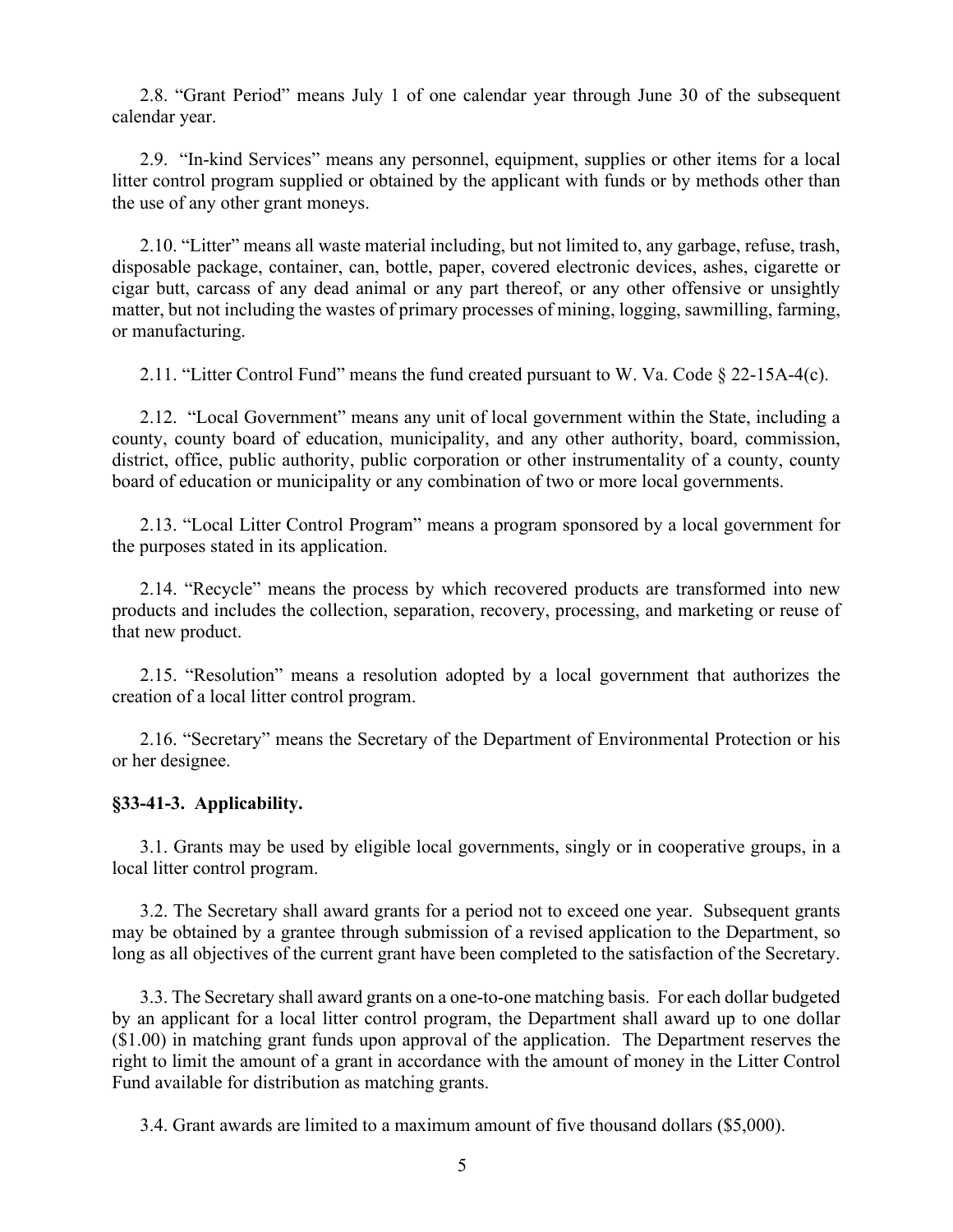3.5. Applications must be postmarked no later than May 31 for consideration in the next grant period.

#### **§33-41-4. In-kind Services.**

4.1. The Department shall give credit for in-kind services when determining the amount of local government funding to be matched by a grant.

4.2. The Department shall value volunteer services at the minimum hourly wage unless the applicant can demonstrate that the services would normally be valued above that wage in the area served by the applicant's program.

4.3. The Department shall value donated equipment at its fair market value prorated over the life of the grant.

#### **§33-41-5. Authorized Uses Of Grant Funds.**

5.1. A grantee may use a grant for the initiation, continuation or expansion of a local litter control program.

5.2. Authorized uses of grant funds in an approved local litter control program may include the following:

5.2.a. Enforcement of anti-litter statutes;

5.2.b. Expenses incurred in traveling to Department-sponsored or approved workshops, conferences or other meetings;

5.2.c. Implementation and administration of the approved litter control program;

5.2.d. Implementation of local litter cleanup campaigns;

5.2.e. Public informational and educational programs, such as those which increase public awareness or solicit public support in promoting citizen responsibility toward reducing litter;

5.2.f. Purchase of equipment which will specifically serve to fulfill litter control program objectives;

5.2.g. Research or development of local solid waste recycling programs;

5.2.h. Surveys and evaluation studies made for the purpose of identifying and prioritizing local littering problems;

5.2.i. Costs associated with razing abandoned buildings or other structures which are unsightly or offensive and promote possible health hazards; and

5.2.j. Other relevant items upon the approval of the Secretary.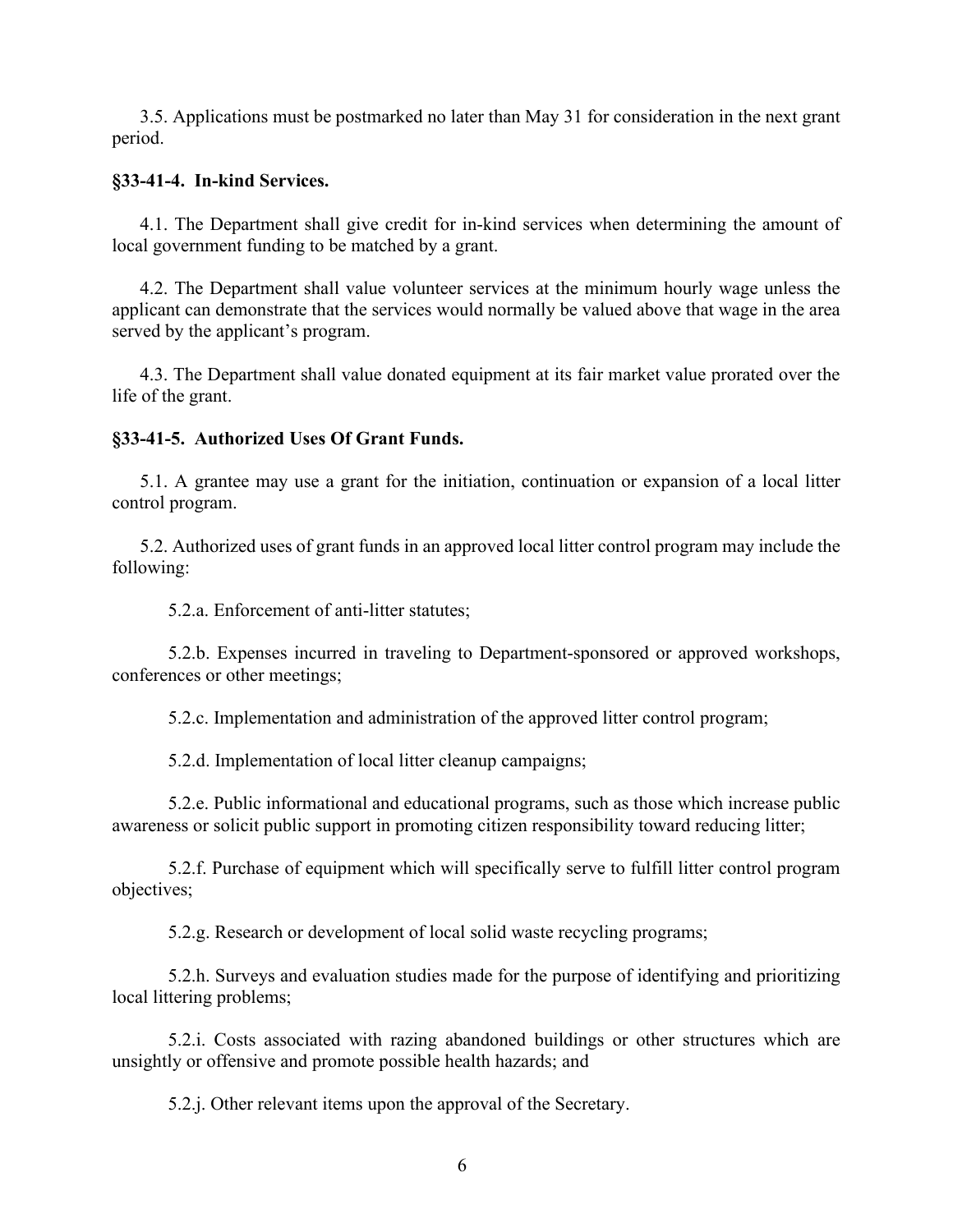#### **§33-41-6. Unauthorized Uses of Grant Funds.**

6.1. Grants shall not be used in any way to replace local funds currently budgeted or being used to maintain and operate a local litter control program during the grant period.

6.2. Grants shall not be used for expenditures not related to litter prevention, elimination or control.

6.3. Grants shall not be used for the following:

6.3.a. To fund beautification projects such as landscaping (tree or shrub purchases) or the removal of roadside vegetation;

6.3.b. To purchase lawn, tree or shrub maintenance equipment;

6.3.c. To purchase equipment routinely used to collect or transport solid waste;

6.3.d. To fund landfill operations or management;

6.3.e. To buy office furniture or equipment or to decorate or renovate an office; or

6.3.f. To pay for professional consultation or production in the development of litter control films, slide shows or similar programs.

#### **§33-41-7. Reporting Requirements.**

7.1. The grantee shall submit a final performance and accounting report for approval on or before July 31 of the year the grant ends. The report shall include the following:

7.1.a. An evaluation of accomplishments in implementing the original proposal's work tasks;

7.1.b. An accounting of in-kind services provided;

7.1.c. An accounting of grant funds expended;

7.1.d. Evidence supporting in-kind services and grant expenditures; and

7.1.e. An analysis of and evidence supporting the amount of litter collected or material recycled during the period.

#### **§33-41-8. Grant Withdrawal and Penalty.**

8.1. The Department reserves the right to withdraw a grant upon determination of the grantee's unsatisfactory compliance with either this rule or the specifications in the application.

8.2. The Department may cancel a grant in the event a grantee fails to commence litter control program activities within 90 days after receiving a notice of award from the Department.